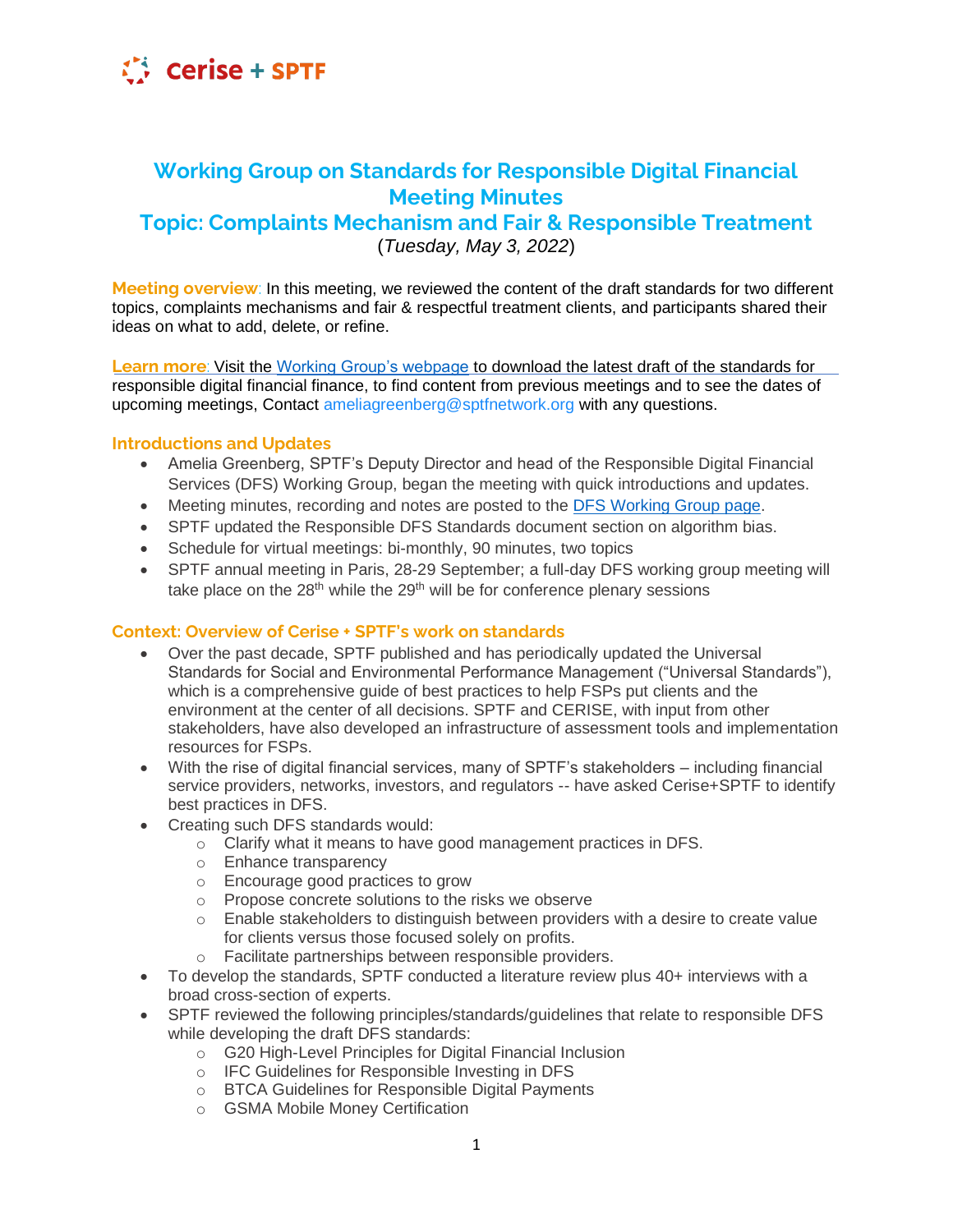

- o Smart Campaign Digital Credit Standards
- o GOGLA Self-Assessment
- If you are interested in providing feedback, or if you know someone else who should, contact Amelia Greenberg [\(ameliagreenberg@sptf.info\)](mailto:ameliagreenberg@sptf.info).
- The Universal Standards for SEPM apply to all FSPs including DFS. In the latest iteration of the Universal Standards, we did include some practices specific to the responsible provision of DFS. However, we had not yet identified a comprehensive set of responsible DFS practices. That is the work happening now, with the input of the working group. In the future, the goal is to have one fully integrated manual and one assessment tool. We do not know what this will look like but will be determined after we have identified all the management practices for the DFS standards.
- Reminder: the standards say the *what* to do but not the *how*

**Mechanisms to resolve customer complaints: What is already in the Universal Standards for SEPM**

- Two quotes to kick off our discussion are "If customers want to complain, it's better for them to complain to people they know" - DFS Expert A and "There is a huge risk for clients to be completely confused and for resolution of their complaints never to happen" - DFS Expert B
- 4.E The provider receives and resolves client complaints.
- 4.E.1 The provider has a complaints mechanism that is easily accessible to clients and adapted to their needs.
	- $\circ$  4.E.1.1 Clients have a way to submit complaints to persons other than their loan officer/product officer and that person's supervisor
	- $\circ$  4.E.1.2 The provider has at least two complaints channels that are free of charge and accessible to clients
	- $\circ$  4.E.1.3 The provider informs clients how to submit a complaint
		- 4.E.1.3.1 The provider displays information on how to submit a complaint in branch offices, at agent locations, in product documentation, and in all digital channels it uses to provide services to clients.
		- 4.E.1.3.2 At the time when clients are applying to use a product, the provider informs clients on how to submit a complaint both to itself and to any thirdparty partner.
	- $\circ$  4.E.1.4 If the complaint mechanism initially handles complaints through automated means, the provider makes a channel with live, human interaction available to clients.
- 4.E.2 The provider resolves complaints efficiently
	- $\circ$  4.E.2.1 The provider's complaints policy identifies levels of severity and requires that severe complaints are escalated immediately to senior management.
	- $\circ$  4.E.2.2 The provider's complaints mechanism ensures that all formal complaints are registered in a secure system that reaches the complaints handling staff and/or management.
	- o 4.E.2.3 The provider resolves client complaints quickly
		- 4.E.2.3.1 The provider sends to clients a confirmation of receipt of their complaints and a notification when the complaint has been resolved.
		- 4.E.2.3.2 If a provider receives complaints via call centers or chat, it monitors the average waiting time.
		- 4.E.2.3.3 The provider resolves at least 90% of complaints within one month. If the resolution takes longer than one month, the provider notifies the client of the reason for the delay.
	- $\circ$  4.E.2.4 Complaints handling staff have access to relevant client data, including transaction details and notes from previous complaint conversations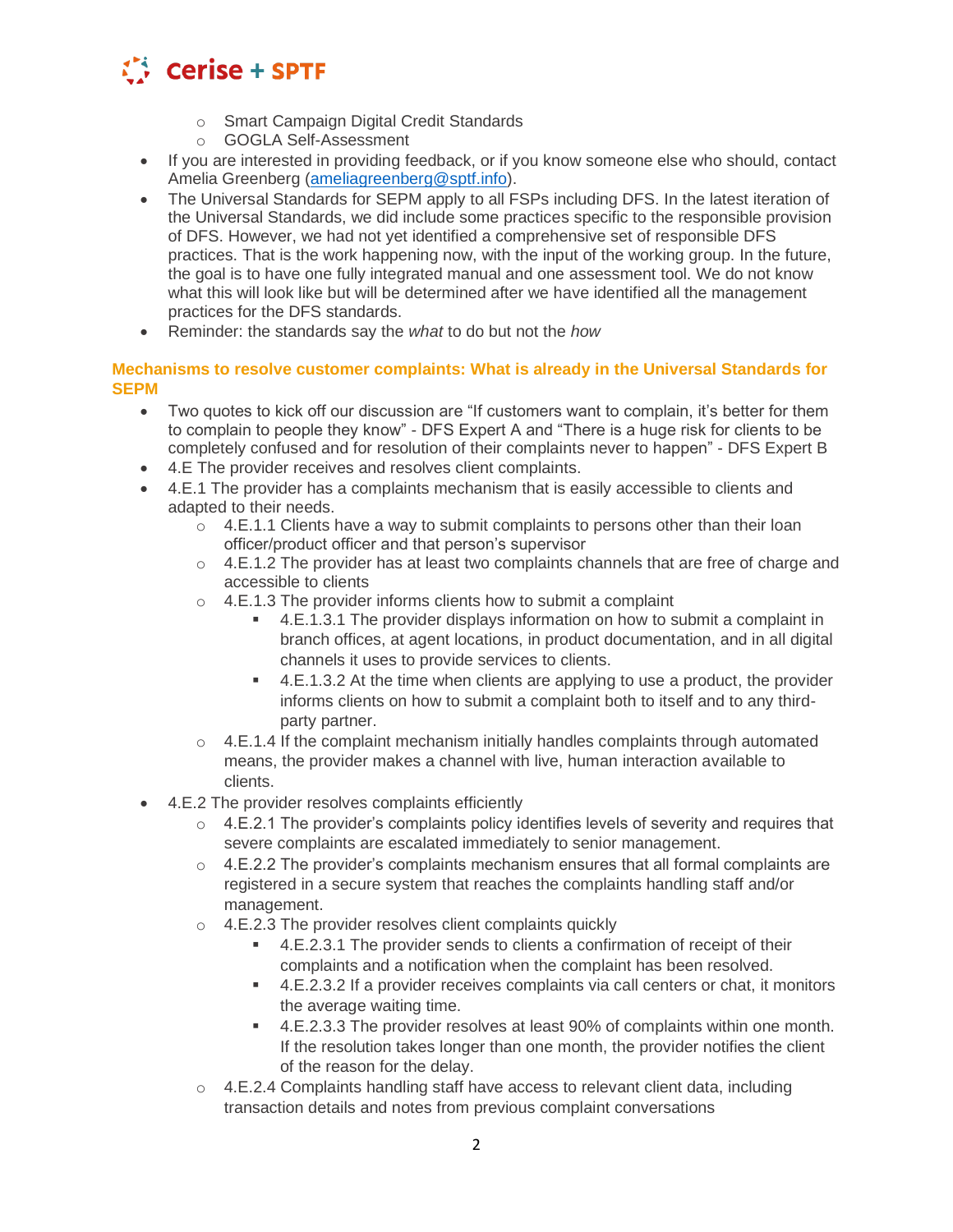

- 4.E.3 The provider uses information from complaints to manage operations and improve product and service quality.
	- $\circ$  4.E.3.1 The complaints system creates a report for management and customer care staff. Minimum frequency: monthly.
	- $\circ$  4.E.3.2 Management reviews complaints reports and key performance indicators and takes corrective action to resolve systematic problems leading to complaints. Minimum frequency: annually.
	- $\circ$  4.E.3.3 If the provider partners with third parties, the provider helps its clients to resolve complaints they have with those third parties.
- POLL on Relevance of Standards on complaints to DFS:
	- $\circ$  What percentage of the current standards on complaints mechanisms do you think apply in a digital context?
		- 14% responded 25-50%
		- 57% responded 76-99%
		- 29% responded All are relevant
- Ideas for management practices so far:
	- $\circ$  1. Offer multiple channels through which customers may register a complaint, including at least one that allows the customer to reach a live person at no cost.
	- $\circ$  2. The FSP must assist customers who have a complaint even when it relates to an issue that only the partner organization can fix.
	- $\circ$  3. Train customer service employees on how your partner's complaints mechanism works.
	- $\circ$  4. Train customer service employees on how to respond to customers who voice complaints related to services offered by a partner. The response cannot be passive, such as "call X phone number to reach Partner Org's complaints service," but must be active in helping the customer achieve resolution. Tip:
	- $\circ$  5. Train agents on how to respond to complaints. [NB: Some customers prefer to complain to agents.]
	- $\circ$  6. Encourage your customers to come to you with complaints about partners.
	- $\circ$  7. Have a strategy particularly targeted to helping women overcome obstacles to complain.
	- o 8. Train/encourage agents to use your complaints mechanism too.
	- $\circ$  9. At the outset of a partnership, establish who will be your point of contact within the partner organization, to help you resolve complaints by your own customers, but that are related to services provided by the partner.
	- o 10. Equip the complaints mechanism to register complaints by agents.
	- $\circ$  11. Analyze complaints data to see if certain segments of customers (e.g., rural, women) are underrepresented among the customers who complain.
	- $\circ$  12. Proactively survey a sample of customers to ask if they have complaints about services or products offered by your partner, as not everyone who has a complaint files one.
	- $\circ$  13. Monitor social media to see if customers are complaining about your services there.
	- o 14. Do weekly trend analysis for complaints.

#### **Expert Reflection:**

- **Rafe Mazer, IPA:** 
	- o Runs the [consumer protection research initiative](https://www.poverty-action.org/program-area/financial-inclusion/consumer-protection-initiative) for IPA. Currently mapping out key issues consumers face and working on improving how regulators engage with consumers on social media to resolve issues.
	- o First thing he noticed is the emphasis on assisting consumers with complaints that happen on their platform not only on the product, and he supports emphasizing this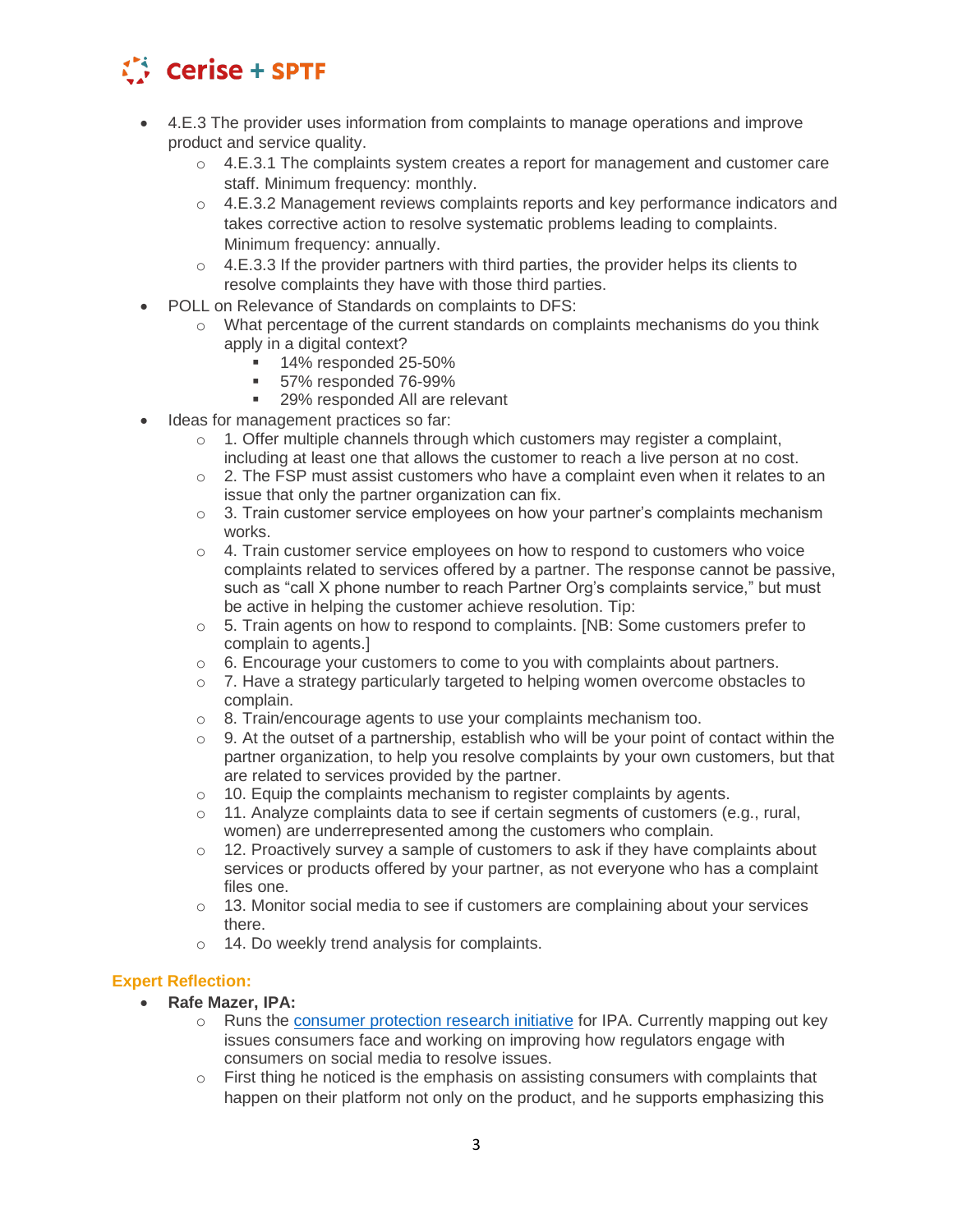

issue. In multiple cases, IPA has seen the biggest issues are when there are two systems speaking to each other. For example, between a bank and an MNO. This can create a worst-case scenario for consumers.

- $\circ$  It was nice to see the mention of analyzing complaints data for segmentation for underrepresentation. Would add to use that data for preventative measures such as fraud or to improve policies. It is not just about segmentation around complaints data but also preventative measures for policy improvement or adjustment.
- $\circ$  Underrepresentation is a key issue. It is important to go one step further and looking at what issues may be underrepresented? Most consumers do not report agents charging extra fees. Are there certain topics that consumers experience but do not report?
- $\circ$  Providing contact information more prominently can help consumers know where to complain.
- o Social media needs to be treated as a formal complaint channel
- $\circ$  Question from Amelia: People are complaining on their own social media. What is the universal way to know which social media channels you should be following and how?
- $\circ$  Answer: Monitoring the mentions or set up a key word search. Then you know when you are being mentioned and can reply to any complaints.
- o Question from Amelia: If someone mentions you on social media, you should engage?
- o Answer: Yes. See if you can address the issue immediately rather than asking them to submit a complaint within the FSP's official complaints mechanism. A lot of service providers do not direct those who complain via social media to another channel, but instead have the client direct message them their details and resolve the issue on that platform.
- o 98-99% of complaints take a month of more to resolve.

### **Discussion:**

- **Genevieve Hennessy Barret:**
	- $\circ$  When it comes to resolving customer complaints, digital fintech also deals with people. You need to continually check that you are as accessible as possible.
	- $\circ$  Question from Amelia: What do you think about the idea of having to have a "live" person to talk to rather than a chatbot? Should it be a standard that they need to be able to reach a person?
	- $\circ$  Answer: Absolutely. As you grow, you have to make sure you are growing that function as well. A customer that is lost is bad news.
- **Ruth Dueck-Mbeba**
	- $\circ$  As there are more and more digital platforms, the notion of owning the customer will shift to who owns the customer experience. It is going to become confusing. You want to be able to support their journey to digital.
	- o Comment from Amelia: The relationship with a customer is important.

#### **Fair and respectful treatment of clients: What is already in the Universal Standards for SEPM**

- 4.C The provider enforces fair and respectful treatment of clients.
- 4.C.1 The provider's code of conduct requires fair and respectful treatment of clients.
	- o 4.C.1.1 The provider's code of conduct states the organizational values, standards of professional conduct, and treatment of clients that it expects of all employees and defines the sanctions to apply in case of a breach.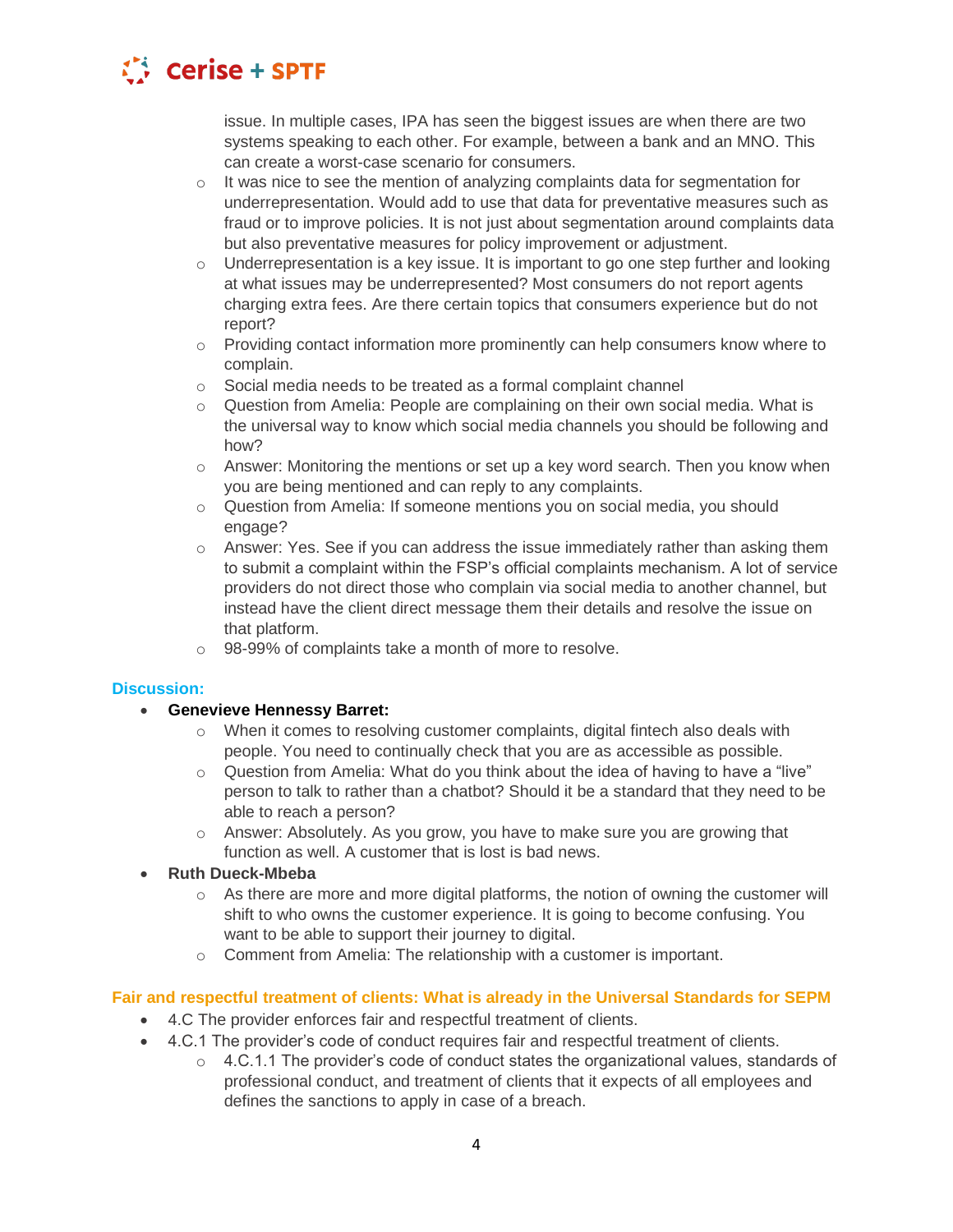

- $\circ$  4.C.1.2 The provider's policies prohibit the following:
	- 4.C.1.2.1 Corruption, theft, kickbacks, fraud
	- 4.C.1.2.2 Client intimidation
	- 4.C.1.2.3 Discrimination against all internationally recognized Protected **Categories**
- o 4.C.1.3 The provider informs clients, verbally or in writing, about the prohibited behaviors found in the code of conduct.
- $\circ$  4.C.1.4 If the provider partners with third parties, it reviews the third party's code of conduct prior to signing a contract to check for commitment to fair and respectful treatment of clients.
- 4.C.2 The provider does not use aggressive sales techniques
	- $\circ$  4.C.2.1 The provider has internal controls to monitor whether employees or agents are engaging in aggressive sales.
		- 4.C.2.2.1 When front-line employees' salaries are comprised of a fixed and a variable portion, the fixed portion must represent at least 50% of total salary.
		- 4.C.2.2.2 The provider monitors front-like employees' productivity ratios and investigates those that are above a predetermined threshold.
- 4.C.3 The provider protects clients' rights to respectful treatment during the loan collection process
	- $\circ$  4.C.3.1 The provider's collections policy includes the following:
		- 4.C.3.1.1 A list of appropriate and inappropriate debt collections practices, including collateral seizing practices.
		- 4.C.3.1.2 A schedule for the collections process that allows time for the debt collector to determine the reasons for a client's default and for the client to find solutions
		- 4.C.3.1.3 The provider informs the client prior to seizure of collateral, allowing the client to attempt to remedy the default.
		- 4.C.3.1.4 A prohibition on sales of the clients' collateral to the provider, the staff of the provider, to their relatives, or to third parties involved in the seizing process.
	- $\circ$  4.C.3.2 The provider restructures or writes off loans on an exceptional basis, based on a list of cases of specific distress.
- Poll: Relevance of standards on treatment to DFS
	- o What percentage of the standards on fair & respectful treatment do you think are relevant in a digital context?
		- 22% responded 51-75%
		- 56% responded 76-99%
		- 22% responded all are relevant
- Ideas for management practices so far:
	- $\circ$  1. Inform your customers of the top risks they incur if they use the products or services offered via a partner.
	- $\circ$  2. Incorporate human touch at minimum at the following points in a customer's journey:
		- A. Onboarding/receiving information about the product
		- B. Resolving a problem or complaint
		- **C.** Answering customer questions
	- $\circ$  3. Record calls made to the call center to monitor whether employees are handling complaints well, even about third-party providers, and that in general employees are helpful to customers.